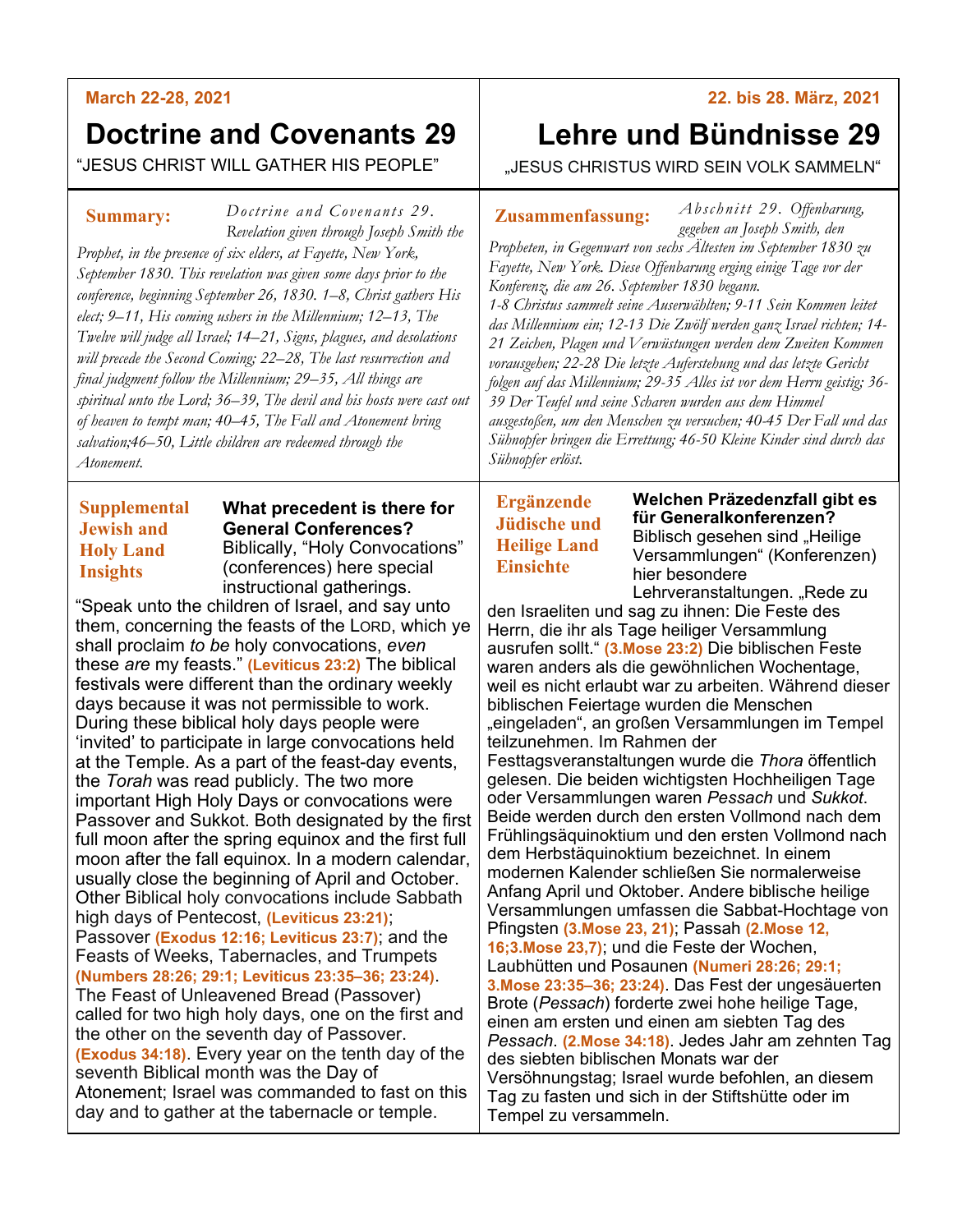### **How can I see that a Temple is more than just a building?**

An image of heavenly living may be in the pattern of living in the "City of our Lord" with our Lord. The imagery of dwelling places such as tents with their poles (stakes) and curtains may represent the organized facilities and order of heaven. "The sons also of them that afflicted thee shall come bending unto thee; and all they that despised thee shall bow themselves down at the soles of thy feet; and they shall call thee, The city of the LORD, The Zion of the Holy One of Israel." **(Isaiah 60:14**) It seems that the temple, the "camp" of Israel was organized in a "City of the Lord" which was likened to the "House of the Lord." The families were on the outside; the priests (Levites) were next. They surrounded the holiest place (the Ark) where the Lord's prophet communed with God. It may be likened to the terms telestial, terrestrial and celestial. It is easy to imagine that ancient Israel lived this way as a preparatory exercise of living with God. ". . . it seems, the ancient Israelites were commanded to build a sanctuary so that God may dwell amongst them **(Exodus 25:8)**. The Tabernacle became the place to which sacrifices were brought in times of joy and in times of sadness. It became the place to which Moses retired when he wanted to communicate with God. When the Children of Israel camped in the desert, the Tabernacle was erected at the very center of the camp; when they moved, the Tabernacle was taken apart, and was moved with them. Physically and spiritually it was the central object for the Children of Israel, and it was through the Tabernacle that they felt their connection with God." **(Encyclopedia Judaica Jr.)** "The tabernacle, sometimes called the temple, was a very ornate though portable building, which the children of Israel carried with them in the wilderness. It was to this temple that Hannah went to pray and where Samuel ministered. It was the duty of the Levites to take care of this building and keep it in order. They took it apart, carried it and all that pertained to it from place to place as they journeyed in the wilderness, and then set it up again when a new camp was made." **(Doctrines of Salvation, Joseph Fielding Smith, Vol.3,Pg.112)**

#### **Wie kann ich sehen, dass ein Tempel mehr als nur ein Gebäude ist?**

Ein Bild des himmlischen Lebens kann im Muster des Lebens in der "Stadt unseres Herrn" mit unserem Herrn sein. Die Bilder von Wohnorten wie Zelten mit ihren Stangen (Pfählen) und Vorhängen können die organisierten Einrichtungen und die Ordnung des Himmels darstellen. "Gebückt kommen die Söhne deiner Unterdrücker zu dir, alle, die dich verachtet haben, werfen sich dir zu Füßen. Man nennt dich «Die Stadt des Herrn und Das Zion des Heiligen Israels". **(Jesaja 60:14)** Es scheint, dass der Tempel, das "Lager" Israels, in einer "Stadt des Herrn" organisiert wurde, die mit dem "Haus des Herrn" verglichen wurde. Die Familien waren draußen; Als nächstes kamen die Priester (Leviten). Sie umgaben den heiligsten Ort (die Arche), an dem der Prophet des Herrn mit Gott kommunizierte. Es kann mit den Begriffen telestial, terrestrial und celestial verglichen werden. Es ist leicht vorstellbar, dass das alte Israel so lebte, um das Leben mit Gott vorzubereiten. Es scheint, dass den alten Israeliten befohlen wurde, ein Heiligtum zu bauen, damit Gott unter ihnen wohnen kann (**2.Mose 25:8)**. Das Tabernakel wurde zum Ort, an den in Zeiten der Freude und in Zeiten der Trauer Opfer gebracht wurden. Es wurde der Ort, an den sich Moses zurückzog, als er mit Gott kommunizieren wollte. Als die Kinder Israels in der Wüste lagerten, wurde das Tabernakel in der Mitte des Lagers errichtet. Als sie sich bewegten, wurde das Tabernakel auseinandergenommen und mit ihnen bewegt. Körperlich und geistig war es das zentrale Objekt für die Kinder Israels, und durch die Stiftshütte fühlten sie ihre Verbindung zu Gott. " **(Enzyklopädie Judaica Jr.)** "Die Stiftshütte, manchmal auch Tempel genannt, war ein sehr reich verziertes, wenn auch tragbares Gebäude, das die Kinder Israel in der Wüste mit sich führten. In diesen Tempel ging Hannah, um zu beten und wo Samuel diente. Es war die Pflicht der Leviten, sich um dieses Gebäude zu kümmern und es in Ordnung zu halten. Sie nahmen es auseinander, trugen es und alles, was damit zu tun hatte, von Ort zu Ort, als sie durch die Wildnis reisten, und bauten es dann wieder auf, als ein neues Lager errichtet wurde. " **(Heilslehren, Joseph Fielding Smith, Vol.3, S.112)**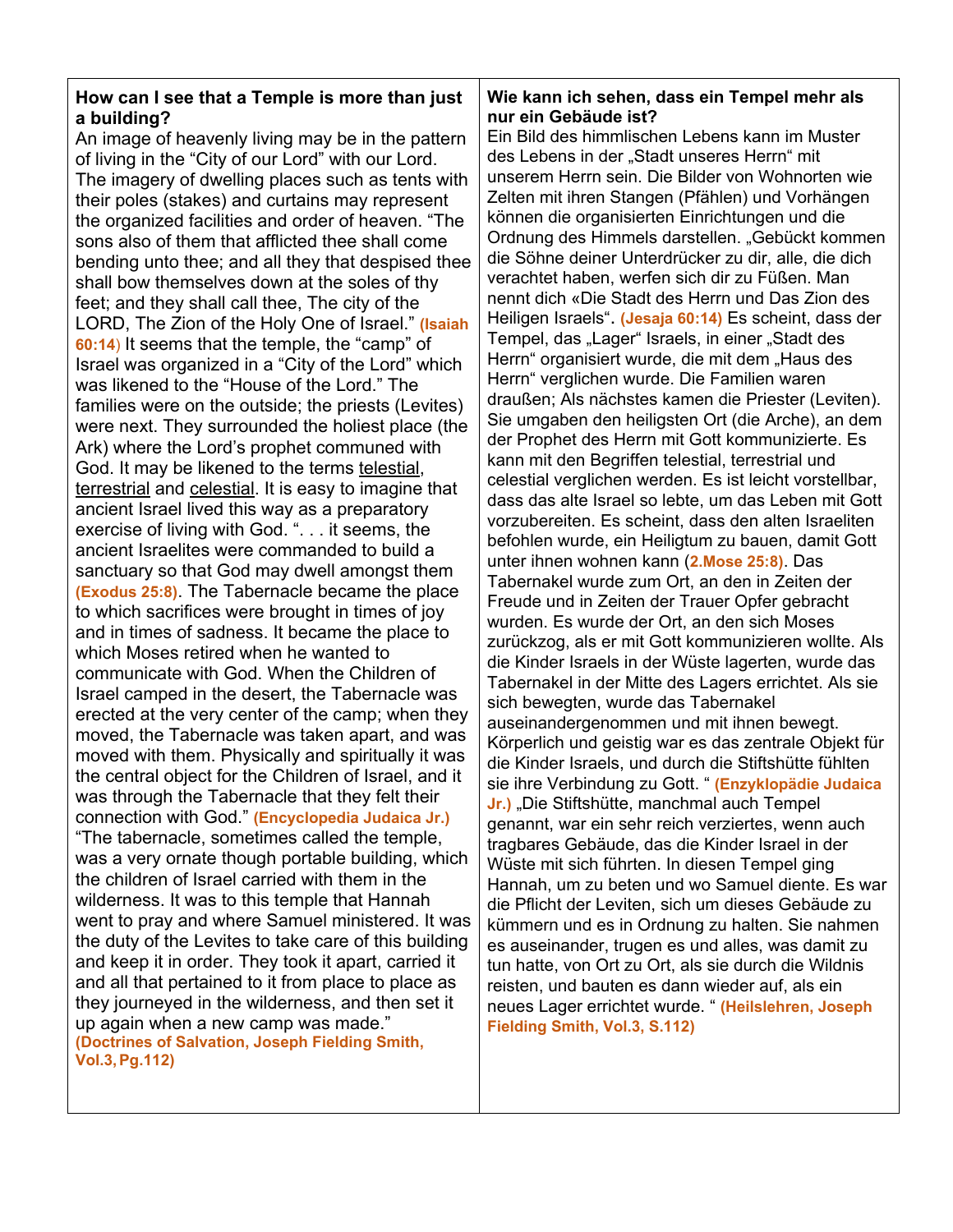| How do the Temple and holy convocations                                                                                                                                                                                                                                                                                                                                                                                                                                                                                                                                                                                                                                                                                                                                                                                                                                                                                                                                                                                                                                              | In welcher Beziehung stehen der Tempel und die                                                                                                                                                                                                                                                                                                                                                                                                                                                                                                                                                                                                                                                                                                                                                                                                                                                                                                                                                                                                                                                                                                                                       |
|--------------------------------------------------------------------------------------------------------------------------------------------------------------------------------------------------------------------------------------------------------------------------------------------------------------------------------------------------------------------------------------------------------------------------------------------------------------------------------------------------------------------------------------------------------------------------------------------------------------------------------------------------------------------------------------------------------------------------------------------------------------------------------------------------------------------------------------------------------------------------------------------------------------------------------------------------------------------------------------------------------------------------------------------------------------------------------------|--------------------------------------------------------------------------------------------------------------------------------------------------------------------------------------------------------------------------------------------------------------------------------------------------------------------------------------------------------------------------------------------------------------------------------------------------------------------------------------------------------------------------------------------------------------------------------------------------------------------------------------------------------------------------------------------------------------------------------------------------------------------------------------------------------------------------------------------------------------------------------------------------------------------------------------------------------------------------------------------------------------------------------------------------------------------------------------------------------------------------------------------------------------------------------------|
| relate?                                                                                                                                                                                                                                                                                                                                                                                                                                                                                                                                                                                                                                                                                                                                                                                                                                                                                                                                                                                                                                                                              | heiligen Versammlungen?                                                                                                                                                                                                                                                                                                                                                                                                                                                                                                                                                                                                                                                                                                                                                                                                                                                                                                                                                                                                                                                                                                                                                              |
| Even in the Book of Mormon, such an organized                                                                                                                                                                                                                                                                                                                                                                                                                                                                                                                                                                                                                                                                                                                                                                                                                                                                                                                                                                                                                                        | Selbst im Buch Mormon könnte man sich ein solches                                                                                                                                                                                                                                                                                                                                                                                                                                                                                                                                                                                                                                                                                                                                                                                                                                                                                                                                                                                                                                                                                                                                    |
| camp could be imagined as a place where special                                                                                                                                                                                                                                                                                                                                                                                                                                                                                                                                                                                                                                                                                                                                                                                                                                                                                                                                                                                                                                      | organisiertes Lager als einen Ort vorstellen, an dem                                                                                                                                                                                                                                                                                                                                                                                                                                                                                                                                                                                                                                                                                                                                                                                                                                                                                                                                                                                                                                                                                                                                 |
| holy convocations were held. "And it came to                                                                                                                                                                                                                                                                                                                                                                                                                                                                                                                                                                                                                                                                                                                                                                                                                                                                                                                                                                                                                                         | besondere heilige Versammlungen abgehalten                                                                                                                                                                                                                                                                                                                                                                                                                                                                                                                                                                                                                                                                                                                                                                                                                                                                                                                                                                                                                                                                                                                                           |
| pass that when they came up to the temple, they                                                                                                                                                                                                                                                                                                                                                                                                                                                                                                                                                                                                                                                                                                                                                                                                                                                                                                                                                                                                                                      | wurden. "Und es begab sich: Als sie zum Tempel                                                                                                                                                                                                                                                                                                                                                                                                                                                                                                                                                                                                                                                                                                                                                                                                                                                                                                                                                                                                                                                                                                                                       |
| pitched their tents round about, every man                                                                                                                                                                                                                                                                                                                                                                                                                                                                                                                                                                                                                                                                                                                                                                                                                                                                                                                                                                                                                                           | hinaufkamen, schlugen sie ringsum ihre Zelte auf,                                                                                                                                                                                                                                                                                                                                                                                                                                                                                                                                                                                                                                                                                                                                                                                                                                                                                                                                                                                                                                                                                                                                    |
| according to his family, consisting of his wife, and                                                                                                                                                                                                                                                                                                                                                                                                                                                                                                                                                                                                                                                                                                                                                                                                                                                                                                                                                                                                                                 | ein jeder Mann gemäß seiner Familie, die aus seiner                                                                                                                                                                                                                                                                                                                                                                                                                                                                                                                                                                                                                                                                                                                                                                                                                                                                                                                                                                                                                                                                                                                                  |
| his sons, and his daughters, and their sons, and                                                                                                                                                                                                                                                                                                                                                                                                                                                                                                                                                                                                                                                                                                                                                                                                                                                                                                                                                                                                                                     | Frau und seinen Söhnen und seinen Töchtern und                                                                                                                                                                                                                                                                                                                                                                                                                                                                                                                                                                                                                                                                                                                                                                                                                                                                                                                                                                                                                                                                                                                                       |
| their daughters, from the eldest down to the                                                                                                                                                                                                                                                                                                                                                                                                                                                                                                                                                                                                                                                                                                                                                                                                                                                                                                                                                                                                                                         | deren Söhnen und deren Töchtern bestand, von den                                                                                                                                                                                                                                                                                                                                                                                                                                                                                                                                                                                                                                                                                                                                                                                                                                                                                                                                                                                                                                                                                                                                     |
| youngest, every family being separate one from                                                                                                                                                                                                                                                                                                                                                                                                                                                                                                                                                                                                                                                                                                                                                                                                                                                                                                                                                                                                                                       | ältesten bis hinab zu den jüngsten, wobei jede                                                                                                                                                                                                                                                                                                                                                                                                                                                                                                                                                                                                                                                                                                                                                                                                                                                                                                                                                                                                                                                                                                                                       |
| another. And they pitched their tents round about                                                                                                                                                                                                                                                                                                                                                                                                                                                                                                                                                                                                                                                                                                                                                                                                                                                                                                                                                                                                                                    | Familie von der anderen getrennt war. Und sie                                                                                                                                                                                                                                                                                                                                                                                                                                                                                                                                                                                                                                                                                                                                                                                                                                                                                                                                                                                                                                                                                                                                        |
| the temple, every man having his tent with the                                                                                                                                                                                                                                                                                                                                                                                                                                                                                                                                                                                                                                                                                                                                                                                                                                                                                                                                                                                                                                       | schlugen ihre Zelte rings um den Tempel auf, ein                                                                                                                                                                                                                                                                                                                                                                                                                                                                                                                                                                                                                                                                                                                                                                                                                                                                                                                                                                                                                                                                                                                                     |
| door thereof towards the temple, that thereby they                                                                                                                                                                                                                                                                                                                                                                                                                                                                                                                                                                                                                                                                                                                                                                                                                                                                                                                                                                                                                                   | jeder Mann sein Zelt mit dem Eingang zum Tempel                                                                                                                                                                                                                                                                                                                                                                                                                                                                                                                                                                                                                                                                                                                                                                                                                                                                                                                                                                                                                                                                                                                                      |
| might remain in their tents and hear the words                                                                                                                                                                                                                                                                                                                                                                                                                                                                                                                                                                                                                                                                                                                                                                                                                                                                                                                                                                                                                                       | hin, damit sie in ihren Zelten bleiben und die Worte                                                                                                                                                                                                                                                                                                                                                                                                                                                                                                                                                                                                                                                                                                                                                                                                                                                                                                                                                                                                                                                                                                                                 |
| which king Benjamin should speak unto them;"                                                                                                                                                                                                                                                                                                                                                                                                                                                                                                                                                                                                                                                                                                                                                                                                                                                                                                                                                                                                                                         | vernehmen konnten, die König Benjamin zu ihnen                                                                                                                                                                                                                                                                                                                                                                                                                                                                                                                                                                                                                                                                                                                                                                                                                                                                                                                                                                                                                                                                                                                                       |
| (Mosiah 2:5-6) We can see this also in the Old                                                                                                                                                                                                                                                                                                                                                                                                                                                                                                                                                                                                                                                                                                                                                                                                                                                                                                                                                                                                                                       | sprechen würde;" (Mosia 2:5-6) Wir können dies auch                                                                                                                                                                                                                                                                                                                                                                                                                                                                                                                                                                                                                                                                                                                                                                                                                                                                                                                                                                                                                                                                                                                                  |
| Testament. "Balaam stood on a lofty summit                                                                                                                                                                                                                                                                                                                                                                                                                                                                                                                                                                                                                                                                                                                                                                                                                                                                                                                                                                                                                                           | im Alten Testament sehen. "Bileam stand auf                                                                                                                                                                                                                                                                                                                                                                                                                                                                                                                                                                                                                                                                                                                                                                                                                                                                                                                                                                                                                                                                                                                                          |
| overlooking the camp of the People of Israel in                                                                                                                                                                                                                                                                                                                                                                                                                                                                                                                                                                                                                                                                                                                                                                                                                                                                                                                                                                                                                                      | einem hohen Gipfel mit Blick auf das Lager des                                                                                                                                                                                                                                                                                                                                                                                                                                                                                                                                                                                                                                                                                                                                                                                                                                                                                                                                                                                                                                                                                                                                       |
| the plain below Balaam blessed the nation,                                                                                                                                                                                                                                                                                                                                                                                                                                                                                                                                                                                                                                                                                                                                                                                                                                                                                                                                                                                                                                           | Volkes Israel in der Ebene darunter Bileam                                                                                                                                                                                                                                                                                                                                                                                                                                                                                                                                                                                                                                                                                                                                                                                                                                                                                                                                                                                                                                                                                                                                           |
| predicting its victory over Edom and Moab                                                                                                                                                                                                                                                                                                                                                                                                                                                                                                                                                                                                                                                                                                                                                                                                                                                                                                                                                                                                                                            | segnete die Nation und sagte ihren Sieg über Edom                                                                                                                                                                                                                                                                                                                                                                                                                                                                                                                                                                                                                                                                                                                                                                                                                                                                                                                                                                                                                                                                                                                                    |
| Balaam, seeing Israel's tents arranged in such a                                                                                                                                                                                                                                                                                                                                                                                                                                                                                                                                                                                                                                                                                                                                                                                                                                                                                                                                                                                                                                     | und Moab voraus. Bileam sah Israels Zelte so                                                                                                                                                                                                                                                                                                                                                                                                                                                                                                                                                                                                                                                                                                                                                                                                                                                                                                                                                                                                                                                                                                                                         |
| way that each family was assured of its privacy,                                                                                                                                                                                                                                                                                                                                                                                                                                                                                                                                                                                                                                                                                                                                                                                                                                                                                                                                                                                                                                     | angeordnet, dass jeder Familie die Privatsphäre                                                                                                                                                                                                                                                                                                                                                                                                                                                                                                                                                                                                                                                                                                                                                                                                                                                                                                                                                                                                                                                                                                                                      |
| praised the nation he had come to curse, with the                                                                                                                                                                                                                                                                                                                                                                                                                                                                                                                                                                                                                                                                                                                                                                                                                                                                                                                                                                                                                                    | zugesichert wurde, und lobte die Nation, die er                                                                                                                                                                                                                                                                                                                                                                                                                                                                                                                                                                                                                                                                                                                                                                                                                                                                                                                                                                                                                                                                                                                                      |
| words: 'How goodly are thy tents, O Jacob, thy                                                                                                                                                                                                                                                                                                                                                                                                                                                                                                                                                                                                                                                                                                                                                                                                                                                                                                                                                                                                                                       | verflucht hatte, mit den Worten: "Jakob, wie schön                                                                                                                                                                                                                                                                                                                                                                                                                                                                                                                                                                                                                                                                                                                                                                                                                                                                                                                                                                                                                                                                                                                                   |
| dwelling places, O Israel'!" (Encyclopedia Judaica                                                                                                                                                                                                                                                                                                                                                                                                                                                                                                                                                                                                                                                                                                                                                                                                                                                                                                                                                                                                                                   | sind deine Zelte, wie schön deine Wohnstätten,                                                                                                                                                                                                                                                                                                                                                                                                                                                                                                                                                                                                                                                                                                                                                                                                                                                                                                                                                                                                                                                                                                                                       |
| <b>Jr. - Numbers 24:5)</b>                                                                                                                                                                                                                                                                                                                                                                                                                                                                                                                                                                                                                                                                                                                                                                                                                                                                                                                                                                                                                                                           | Israel!" (Numeri 24:5) (Enzyklopädie Judaica Jr.).                                                                                                                                                                                                                                                                                                                                                                                                                                                                                                                                                                                                                                                                                                                                                                                                                                                                                                                                                                                                                                                                                                                                   |
| How can I internalize the Temple into my<br>neighborhood, my home?<br>Is it possible that the areas of responsibility and<br>assigned living were "staked" out, that there were<br>stakes, poles or standards that identified the living<br>areas? "The Lord spoke to Moses and Aaron<br>saying 'The Israelites shall camp each with his<br>standard under the banners of their ancestral<br>house" (Numbers 2:2). The standards borne by<br>the 12 tribes served the same purpose as<br>heraldic devices. Their colors and emblems were:<br>Reuben red; emblem mandrakes. Simeon green;<br>emblem the town of Shechem. Levi white, black<br>and red; emblem the Urim and Thummim<br>(Deuteronomy 33:9). Judah azure; emblem a lion.<br>Issachar black; emblem a strong boned ass or<br>sun and moon. Zebulun white; emblem a ship.<br>Dan sapphire; emblem a tent or a lion. Naphtali<br>rose; emblem a hind. Asher aquamarine; emblem<br>an olive tree. Ephraim and Manasseh black,<br>embroidered with a picture of Egypt; emblem:<br>Ephraim, a bullock and Manasseh, a wild ox. | Wie kann ich den Tempel in meine<br>Nachbarschaft, mein Zuhause, verinnerlichen?<br>Ist es möglich, dass die Verantwortungsbereiche und<br>das zugewiesene Leben "abgesteckt" wurden, dass<br>es Pfähle, Pfähle oder Standards gab, die die<br>Wohnbereiche identifizierten? "Alle Israeliten sollen<br>bei ihren Feldzeichen lagern, jede Großfamilie mit<br>einer eigenen Fahne. Sie sollen rings um das<br>Offenbarungszelt so lagern, dass es jeder vor sich<br>hat." (Numeri 2:2). Die Standards, die von den 12<br>Stämmen getragen werden, dienten demselben<br>Zweck wie heraldische Geräte. Ihre Farben und<br>Embleme waren: Ruben rot, Emblem Mandrakes.<br>Simeon grün; Emblem die Stadt Sichem. Levi weiß,<br>schwarz und rot; Emblem die Urim und Thummim<br>(5. Mose 33:9). Juda azurblau; Emblem ein Löwe.<br>Issachar schwarz; Emblem a starker Esel ohne<br>Knochen oder Sonne und Mond. Sebulon weiß;<br>Emblem ein Schiff. Dan Saphir; Emblem ein Zelt<br>oder ein Löwe. Naphtali Rose; Emblem ein Hinterteil.<br>Asher Aquamarin; Emblem ein Olivenbaum. Ephraim<br>und Manasse schwarz, bestickt mit einem Bild von<br>Ägypten, Emblem: Ephraim, ein Ochse und |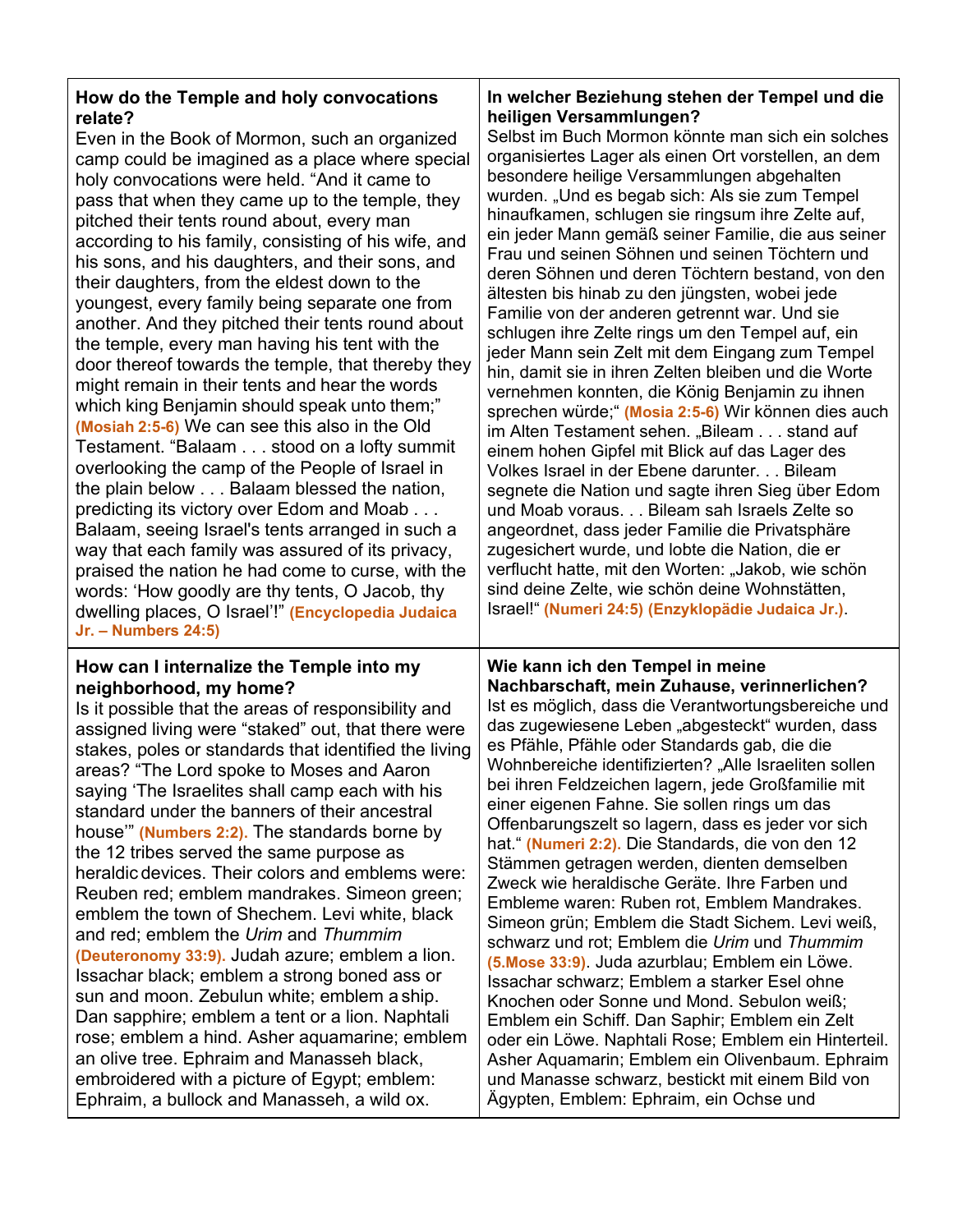Benjamin 12 colors; emblem a wolf." **(Encyclopedia Judaica Jr.)** In the ancient days, the inner two courtyards were draped or had curtains draped between the stakes or poles and cords so that the sacredness and dignity of the priestly area and the Lord's habitation were maintained. "Look upon Zion, the city of our solemnities: thine eyes shall see Jerusalem a quiet habitation, a tabernacle that shall not be taken down; not one of the stakes thereof shall ever be removed, neither shall any of the cords thereof be broken." **(Isaiah 33:20)** "The Bible uses a variety of Hebrew terms when speaking of the place where God and Israel communed: *Mishkan* - 'Dwelling' [God's dwelling place among the people of Israel]. *Mishkan ha*-*Edut* - 'The dwelling place of the Testimony' [the place where the two tablets containing the Ten Commandments were kept]. *Ohel Mo'ed* - 'Tent of Meeting' [where God reveals Himself to Israel]. It should be noted that the words *Mishkan* and *Ohel* are synonyms. In the Bible they are both used to denote the Tabernacle. *Mikdash* - 'Sanctuary' or the 'Holy Place'; and especially *Kodesh* ha-*Kodashim*, the most holy place within the Tabernacle. Some traditional commentators and many critical scholars believe that these terms may refer to more than one place." **(Encyclopedia Judaica Jr.)** In the latter-days, an organizational unit called "Stakes of Zion" may have the same purpose in reminding us to live in dignity and sacredness and commune with God as a community. "Until the day cometh when there is found no more room for them; and then I have other places which I will appoint unto them, and they shall be called stakes, for the curtains or the strength of Zion." **(Doctrine & Covenants 101:21)**

#### **What is the eternal significance of the "Twelve?"**

Through the discovery of the Dead Sea Scrolls we find the motivation of those many call the Essenes, was to move away from wickedness and establish a singular community of righteousness. Their organization had a shadow of biblical organization. Their leader was called the "Teacher of Righteousness" and he had two assistants. There was also a council of "Twelve Overseers." They had an order following the 'righteous king' which is said in Hebrew, "*Melech Zedek*." The Dead Sea sect shunned others, and Manasse, ein wilder Ochse. Benjamin 12 Farben; Emblem eines Wolfes." **(Enzyklopädie Judaica Jr.)**. In den alten Tagen waren die beiden Innenhöfe drapiert oder hatten Vorhänge zwischen den Pfählen oder Stangen und Schnüren drapiert, damit die Heiligkeit und Würde des Priestergebiets und die Behausung des Herrn erhalten blieben. "Schau auf Zion, die Stadt unserer Feste! Deine Augen werden Jerusalem sehen, den Ort der Ruhe, das Zelt, das man nicht abbricht, dessen Pflöcke man niemals mehr ausreißt, dessen Stricke nie mehr zerreißen." **(Jesaja 33:20)** "Die Bibel verwendet eine Vielzahl hebräischer Begriffe, wenn sie von dem Ort spricht, an dem Gott und Israel miteinander kommunizierten: Mischkan -<sub>"</sub> Wohnung "[Gottes Wohnort unter den Menschen in Israel]. *Mishkan ha-Edut* - "Der Wohnort des Zeugnisses" [der Ort, an dem die beiden Tafeln mit den Zehn Geboten aufbewahrt wurden]. *Ohel Mo'ed* - "Zelt der Begegnung" [wo Gott sich Israel offenbart]. Es sei darauf hingewiesen, dass die Wörter *Mishkan* und *Ohel* Synonyme sind. In der Bibel werden beide verwendet, um die Stiftshütte zu bezeichnen. *Mikdash* - "Heiligtum" oder "Heiliger Ort"; und besonders *Kodesh ha*-*Kodashim*, der heiligste Ort im Tabernakel. Einige traditionelle Kommentatoren und viele kritische Wissenschaftler glauben, dass sich diese Begriffe auf mehr als einen Ort beziehen können." **(Enzyklopädie Judaica Jr.)** In den letzten Tagen hat eine Organisationseinheit namens "Pfähle Zions" möglicherweise den gleichen Zweck, uns daran zu erinnern, in Würde und Heiligkeit zu leben und mit Gott als Gemeinschaft zu kommunizieren. "bis der Tag kommt, da sich für sie kein Raum mehr findet; und dann habe ich andere Plätze, die ich ihnen bestimmen werde, und sie werden Pfähle genannt werden, für die Zeltbehänge oder die Stärke Zions." **(Lehre und Bündnisse 101:21)**

**Was ist die ewige Bedeutung der "Zwölf"?** Durch die Entdeckung der Schriftrollen vom Toten Meer finden wir die Motivation derer, die viele Essener nennen, sich von der Bosheit zu entfernen und eine einzigartige Gemeinschaft der Gerechtigkeit aufzubauen. Ihre Organisation hatte einen Schatten biblischer Organisation. Ihr Anführer wurde der "Lehrer der Gerechtigkeit" genannt und er hatte zwei Assistenten. Es gab auch einen Rat von "Zwölf Aufsehern". Sie hatten einen Befehl, der dem "gerechten König" folgte, der auf Hebräisch "*Melech Zedek*" heißt. Die Sekte vom Toten Meer mied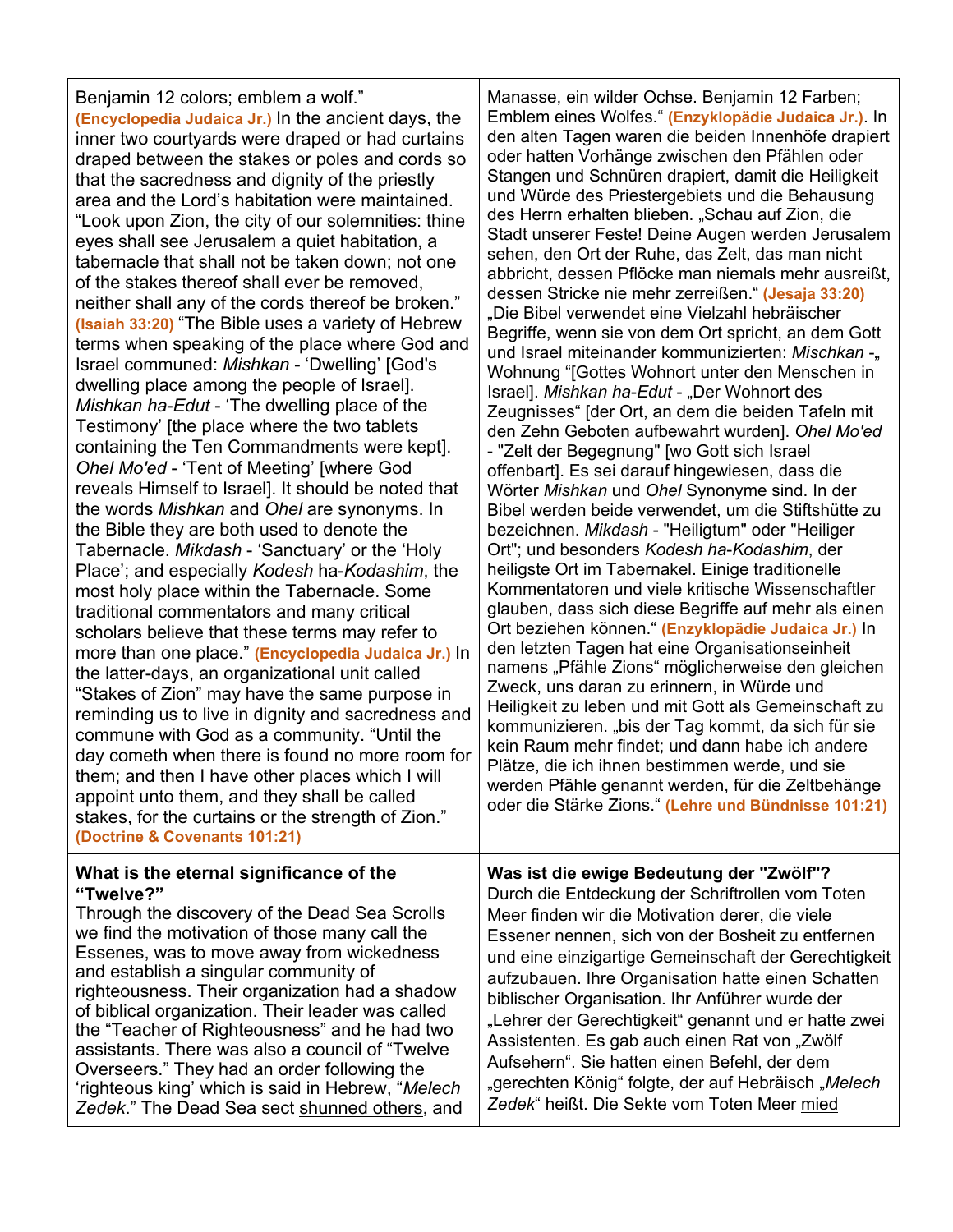probably evoked one of the Savior's comments in the Sermon on the Mount. There is a powerful advantage in comparing the Sermon on the Mount given in Israel with the same instructions given in the Book of Mormon lands. In the Galilee, Jesus spoke to the Twelve. "And seeing the multitudes, he went up into a mountain: and when He was set, His disciples came unto Him:" **(Matthew 5:1)** In Israel, a shepherd has "lead sheep" with bells around their necks to assist in leading the flock. These are older sheep from the previous year. They have more experience and know their shepherd better than the flock. In a possible shepherd's model, Jesus, the Good Shepherd, gave the Sermon on the Mount, apparently to the twelve disciples. In turn, their mission was to teach the multitudes. In the Book of Mormon lands he spoke to the multitude and the Twelve he choose from them, ". . . (now the number of them who had been called, and received power and authority to baptize, was twelve) and behold, he stretched forth his hand unto the multitude, and cried unto them, saying: Blessed are ye if ye shall give heed unto the words of these twelve whom I have chosen from among you . . ." **(3 Nephi 12:1)**

# **What three truths had to be restored?**

Three principles disappear when true religion apostatizes. They are the identity of God, the identity of Satan and the concept of life before and after mortality. The explainable concept of God and Satan have basically disappeared in modern Judaism. That, of course, would be Satan's main goal. Yet the concepts of good and evil are still basic to Jewish life. First, the anthropomorphic nature of God, which was known to the Jews at the time of Jesus, because the Old Testament, as well as the Dead Sea Scrolls contain several references to God in 'human terms'. By the time the Crusaders were approaching the Holy Land, a prominent Jewish philospher, Moses Maimonides, began collecting the writings and interpretations of other Jewish sages to codify and centralize them. In his work "The Guide to the Perplexed," Maimonides included 'Thirteen Articles of Faith'. The first three articles declared that God cannot be explained. That is probably the first published Jewish work that (in most Judaic studies) eliminated reference to the anthropomorphic nature of God. "The great

andere und rief wahrscheinlich einen der Kommentare des Erretters in der Bergpredigt hervor. Es ist ein großer Vorteil, die in Israel gegebene Bergpredigt mit den gleichen Anweisungen zu vergleichen, die in den Ländern des Buches Mormon gegeben wurden. In Galiläa sprach Jesus zu den Zwölf. "Und als er die Menge sah, stieg er auf einen Berg. Als er gesetzt wurde, kamen seine Jünger zu ihm." (Matthäus 5: 1) In Israel hat ein Hirte "Schafe" mit Glocken um den Hals geführt, um zu helfen die Herde führen. Dies sind ältere Schafe aus dem Vorjahr. Sie haben mehr Erfahrung und kennen ihren Hirten besser als die Herde. In einem möglichen Hirtenmodell hielt Jesus, der gute Hirte, die Bergpredigt anscheinend den zwölf Jüngern. Ihre Mission war es wiederum, die Menge zu lehren. Im Land des Buches Mormon sprach er mit der Menge und den Zwölf, die er aus ihnen auswählte. "(nun war die Zahl derer, die berufen worden waren und Macht und Vollmacht empfangen hatten zu taufen, zwölf), und siehe, da streckte er die Hand zur Menge aus und rief ihr zu, nämlich: Gesegnet seid ihr, wenn ihr die Worte dieser Zwölf beachtet, die ich aus euch erwählt habe," **(3 Nephi 12: 1)**

#### **Welche drei Wahrheiten mussten wiederhergestellt werden?**

Drei Prinzipien verschwinden, wenn die wahre Religion abfällt. Sie sind die Identität Gottes, die Identität Satans und das Konzept des Lebens vor und nach der Sterblichkeit. Das erklärbare Konzept von Gott und Satan ist im modernen Judentum im Grunde verschwunden. Das wäre natürlich Satans Hauptziel. Dennoch sind die Konzepte von Gut und Böse für das jüdische Leben immer noch grundlegend. Erstens die anthropomorphe Natur Gottes, die den Juden zur Zeit Jesu bekannt war, weil das Alte Testament sowie die Schriftrollen vom Toten Meer mehrere Hinweise auf Gott in "menschlichen Begriffen" enthalten. Als sich die Kreuzfahrer dem Heiligen Land näherten, begann ein bekannter jüdischer Philosoph, Moses Maimonides, die Schriften und Interpretationen anderer jüdischer Weiser zu sammeln, um sie zu kodifizieren und zu zentralisieren. In seiner Arbeit "Der Leitfaden für die Verwirrten" enthielt Maimonides "Dreizehn Glaubensartikel." Die ersten drei Artikel erklärten, dass Gott nicht erklärt werden kann. Dies ist wahrscheinlich das erste veröffentlichte jüdische Werk, das (in den meisten jüdischen Studien) den Hinweis auf die anthropomorphe Natur Gottes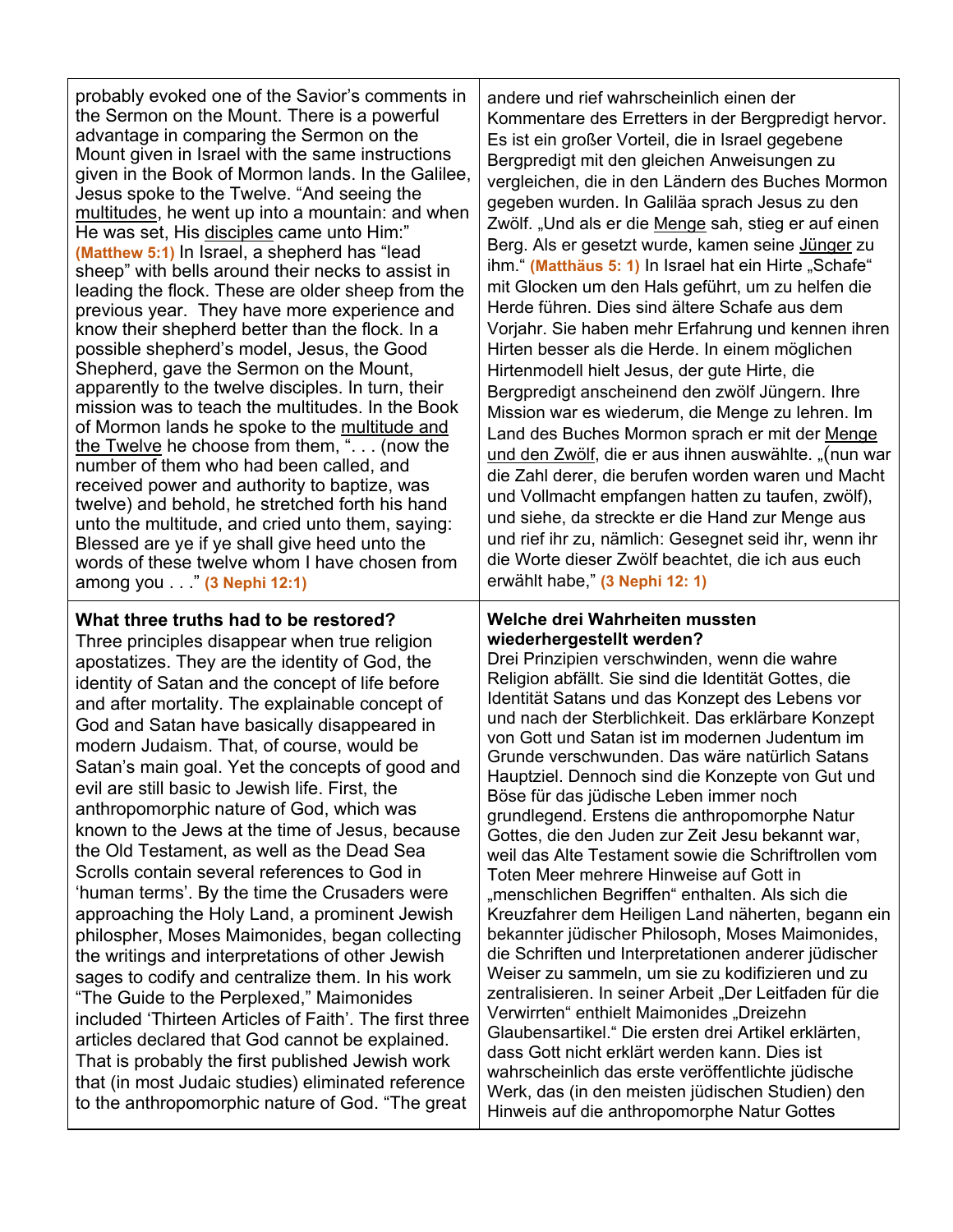Jewish philosopher Maimonides argued for the existence of God from the idea of motion. Everything in the universe is moving, and since we know that movement is finite, it must have started somewhere; hence the idea of the Prime Mover, i.e., God." "In the final analysis, however, there is no direct positive evidence of the existence of God. It can be argued that if there were such evidence then there would be no virtue in believing in Him. Ultimately it is a question of faith." "Perhaps the most famous of the various formulations of dogmas is the Thirteen Principles of Faith of Maimonides. Originally written in Arabic, this creed is the basis of the *Yigdal* hymn which is part of the daily service and is usually recited at the conclusion of the Friday evening synagogue service." The first three of the thirteen articles of faith are: (1) The existence of God, which is perfect; (2) God is "one" in every sense of the word; (3) God has no body or physical attributes. The last three article state: (11) God rewards and punishes; (12) the Messiah will ultimately come; and (13) the dead will be resurrected. However, modern Jewish thinking has changed: "Many thinkers who have associated themselves with the Reform and Reconstructionist movements have suggested changes which should be made in the wording of traditional prayers. They have chosen to eliminate or to reinterpret prayers for the Resurrection of the Dead, the coming of a personal Messiah, the restoration of animal sacrifices." **(Encyclopedia Judaica Jr.)**

# **How were citations about Satan changed?**

References to Satan as a personage have also largely disappeared from Jewish thought. "In the Talmud, Satan is at times identified with the yezer *ha*-*rah* (the evil inclination), but he also assumes certain aspects of a fully personalized entity. Thus, he is the angel of death, or he is the tempter lying in ambush not only for Job but also for Abraham and all the biblical personalities. Or he is the accuser, *ha-mekatreg*, constantly waiting for man to sin so as to bring down upon him the wrath of God. "Several references to Satan have found their way into the liturgy, for example the plea in the *hashkivenu* prayer of the

beseitigte. "Der große jüdische Philosoph Maimonides sprach sich für die Existenz Gottes aus der Idee der Bewegung aus. Alles im Universum bewegt sich, und da wir wissen, dass Bewegung endlich ist, muss sie irgendwo begonnen haben; daher die Idee des Hauptantriebs, d. h. Gottes." "Letztendlich gibt es jedoch keine direkten positiven Beweise für die Existenz Gottes. Es kann argumentiert werden, dass es keine Tugend geben würde, an ihn zu glauben, wenn es solche Beweise gäbe. Letztendlich ist es eine Frage des Glaubens." "Die vielleicht berühmteste der verschiedenen Formulierungen von Dogmen sind die dreizehn Glaubensprinzipien von Maimonides. Ursprünglich in arabischer Sprache verfasst, ist dieses Glaubensbekenntnis die Grundlage der *Yigdal*-Hymne, die Teil des täglichen Gottesdienstes ist und normalerweise am Ende des Synagogengottesdienstes am Freitagabend rezitiert wird." Die ersten drei der dreizehn Glaubensartikel sind: (1) Die Existenz Gottes, die perfekt ist; (2) Gott ist "eins" im wahrsten Sinne des Wortes; (3) Gott hat keine körperlichen oder körperlichen Eigenschaften. In den letzten drei Artikeln heißt es: (11) Gott belohnt und bestraft; (12) Der Messias wird letztendlich kommen. und (13) die Toten werden auferstehen. Das moderne jüdische Denken hat sich jedoch geändert: "Viele Denker, die sich der Reform- und Wiederaufbaubewegung angeschlossen haben, haben Änderungen vorgeschlagen, die im Wortlaut traditioneller Gebete vorgenommen werden sollten. Sie haben beschlossen, Gebete für die Auferstehung der Toten, das Kommen eines persönlichen Messias und die Wiederherstellung von Tieropfern zu beseitigen oder neu zu interpretieren." **(Enzyklopädie Judaica Jr.)**

# **Wie wurden Zitate über Satan verändert?**

Hinweise auf Satan als Persönlichkeit sind ebenfalls weitgehend aus dem jüdischen Denken verschwunden. "Im Talmud wird Satan manchmal mit dem *Yezer Ha-Rah* (der bösen Neigung) identifiziert, aber er übernimmt auch bestimmte Aspekte einer vollständig personalisierten Einheit. So ist er der Engel des Todes oder der Versucher, der nicht nur für Hiob, sondern auch für Abraham und alle biblischen Persönlichkeiten im Hinterhalt liegt. Oder er ist der Ankläger, *ha-mekatreg*, der ständig darauf wartet, dass der Mensch sündigt, um den Zorn Gottes auf ihn zu bringen. Mehrere Hinweise auf Satan haben ihren Weg in die Liturgie gefunden, zum Beispiel die Bitte im *Hashkivenu*-Gebet des Abendgottesdienstes, die Feindseligkeit, die Pest,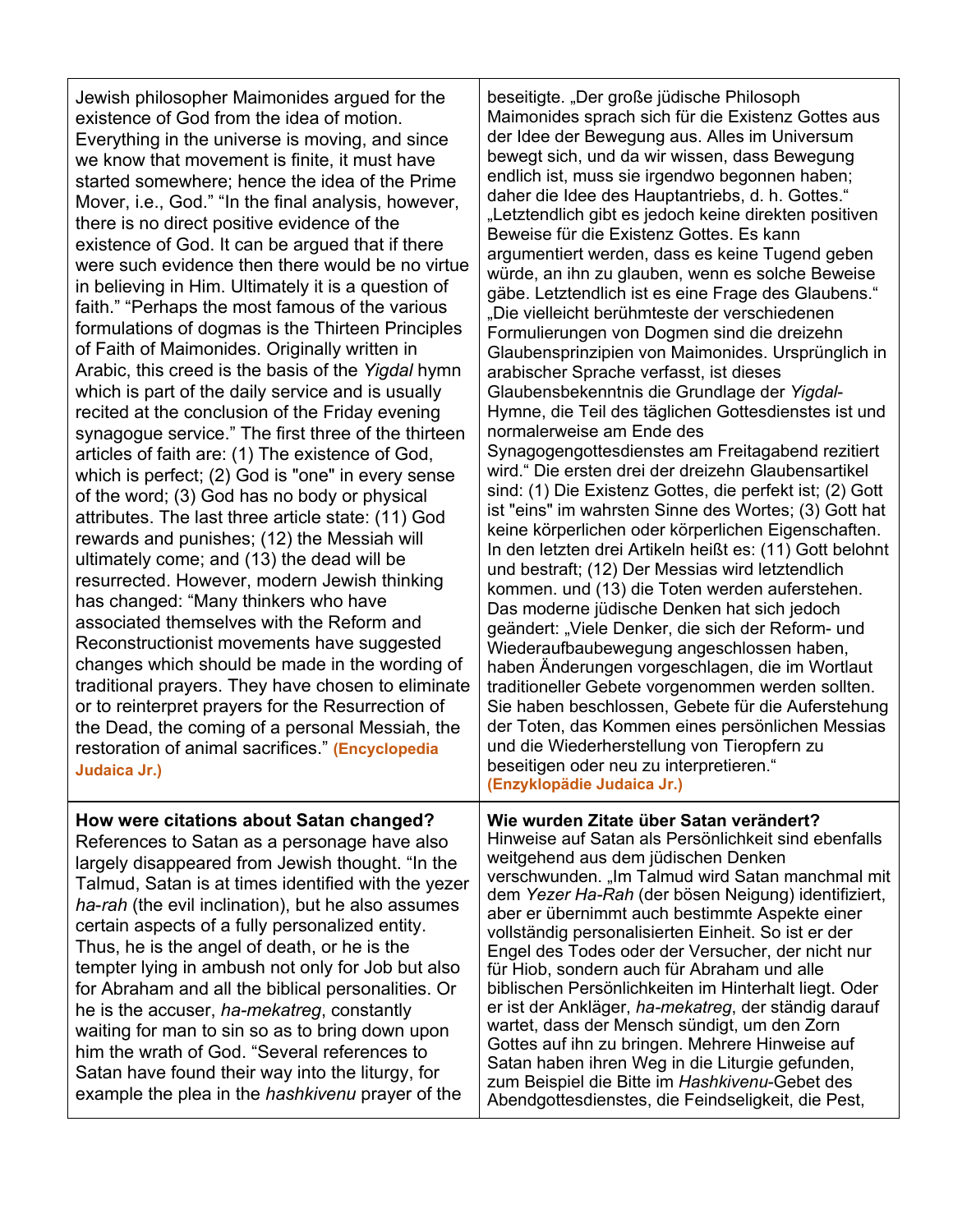evening service to 'remove from us the enemy, pestilence . . . and Satan.'" "Neither great personalities nor simple folk are immune to the power of the *yezer ha-ra,* which in rabbinic literature, is usually depicted as the influence of Satan. The function of Satan is to tempt all humanity and to test a person's sincerity. The rabbis taught that one must therefore always be aware of the power of temptation, for the *yezer ha-ra* can grow and become a bad habit. At first it resembles the thread of a spider's web, the wise men tell us–fragile and barely visible. lf not controlled it will become as strong as a stout rope. Judaism places a high value on the good that results from man's victory over his evil inclinations. 'Who is mighty?' ask the sages. 'One who subdues his inclinations.'" "In its original application in the Bible, 'Satan' appears not as a proper name, but rather as a common noun denoting an adversary who opposes or obstructs. Its related verb also has the function of describing the actions of an antagonist in the most general sense. However, in the later books of the Bible (Zechariah and Job), 'The Satan' can be found as the accepted name of a particular angel–a prosecutor in the heavenly court. Thus it is 'The Satan' who asks for and is given permission by God to test Job's piety by inflicting upon him a whole series of personal ordeals. He is, however, definitely subordinate to God and unable to act without divine permission." **(Encyclopedia JudaicaJr.)**

# **What about "Heaven and Hell?"**

The concept of "Heaven and Hell" in most religions is very general and often vague. Even though there is little discussion of after life among the Jews, heaven and hell appear in much Jewish commentary. Again, in context to this lesson, let's review. "The exact nature of this afterlife is the subject of great discussion in classical Jewish sources. All agree that after death the soul continues to live. The souls of the righteous enter paradise, or *Gan Eden* [Garden of Eden] as it is generally called. In that state 'there is no eating or drinking... no envy, hatred or competition but only this: that the righteous sit with crowns on their heads and delight in the splendor of God's presence' **(Talmud)**. The souls of the wicked enter hell, or *Gehinnom,* as it is known, where they

von uns zu entfernen. . . und Satan." "Weder große Persönlichkeiten noch einfache Leute sind immun gegen die Macht des *Yezer Ha-Ra*, der in der rabbinischen Literatur normalerweise als Einfluss Satans dargestellt wird. Die Funktion des Satans ist es, die ganze Menschheit in Versuchung zu führen und die Aufrichtigkeit eines Menschen zu prüfen. Die Rabbiner lehrten, dass man sich daher immer der Kraft der Versuchung bewusst sein muss, denn der *Yezer Ha-Ra* kann wachsen und zu einer schlechten Angewohnheit werden. Zuerst ähnelt es dem Faden eines Spinnennetzes, sagen uns die Weisen zerbrechlich und kaum sichtbar. Wenn es nicht kontrolliert wird, wird es so stark wie ein dickes Seil. Das Judentum legt großen Wert auf das Gute, das sich aus dem Sieg des Menschen über seine bösen Neigungen ergibt. "Wer ist mächtig?", Fragen die Weisen. "Einer, der seine Neigungen unterdrückt." "In seiner ursprünglichen Anwendung in der Bibel erscheint" Satan "nicht als Eigenname, sondern als allgemeines Substantiv, das einen Gegner bezeichnet, der sich widersetzt oder behindert. Das verwandte Verb hat auch die Funktion, die Handlungen eines Antagonisten im allgemeinsten Sinne zu beschreiben. In den späteren Büchern der Bibel (Sacharja und Hiob) wird "Der Satan" jedoch als akzeptierter Name eines bestimmten Engels gefunden - eines Anklägers am himmlischen Hof. So ist es "der Satan", der um die Bitte bittet und von Gott die Erlaubnis erhält, Hiobs Frömmigkeit zu prüfen, indem er ihm eine ganze Reihe persönlicher Prüfungen zufügt. Er ist jedoch definitiv Gott untergeordnet und kann nicht ohne göttliche Erlaubnis handeln. " **(Enzyklopädie Judaica Jr.)**

# **Was ist mit "Himmel und Hölle"?**

Das Konzept von "Himmel und Hölle" ist in den meisten Religionen sehr allgemein und oft vage. Obwohl unter den Juden wenig über das Leben nach dem Tod diskutiert wird, tauchen Himmel und Hölle in vielen jüdischen Kommentaren auf. Lassen Sie uns im Zusammenhang mit dieser Lektion noch einmal einen Blick darauf werfen. "Die genaue Natur dieses Jenseits ist Gegenstand großer Diskussionen in klassischen jüdischen Quellen. Alle sind sich einig, dass die Seele nach dem Tod weiterlebt. Die Seelen der Gerechten betreten das Paradies oder Gan Eden [Garten Eden], wie es allgemein genannt wird. In diesem Zustand" gibt es kein Essen oder Trinken keinen Neid, Hass oder Konkurrenz, sondern nur das: dass die Gerechten mit Kronen auf ihren Köpfen sitzen und sich an der Pracht der Gegenwart Gottes erfreuen" **(Talmud)**. Die Seelen der Gottlosen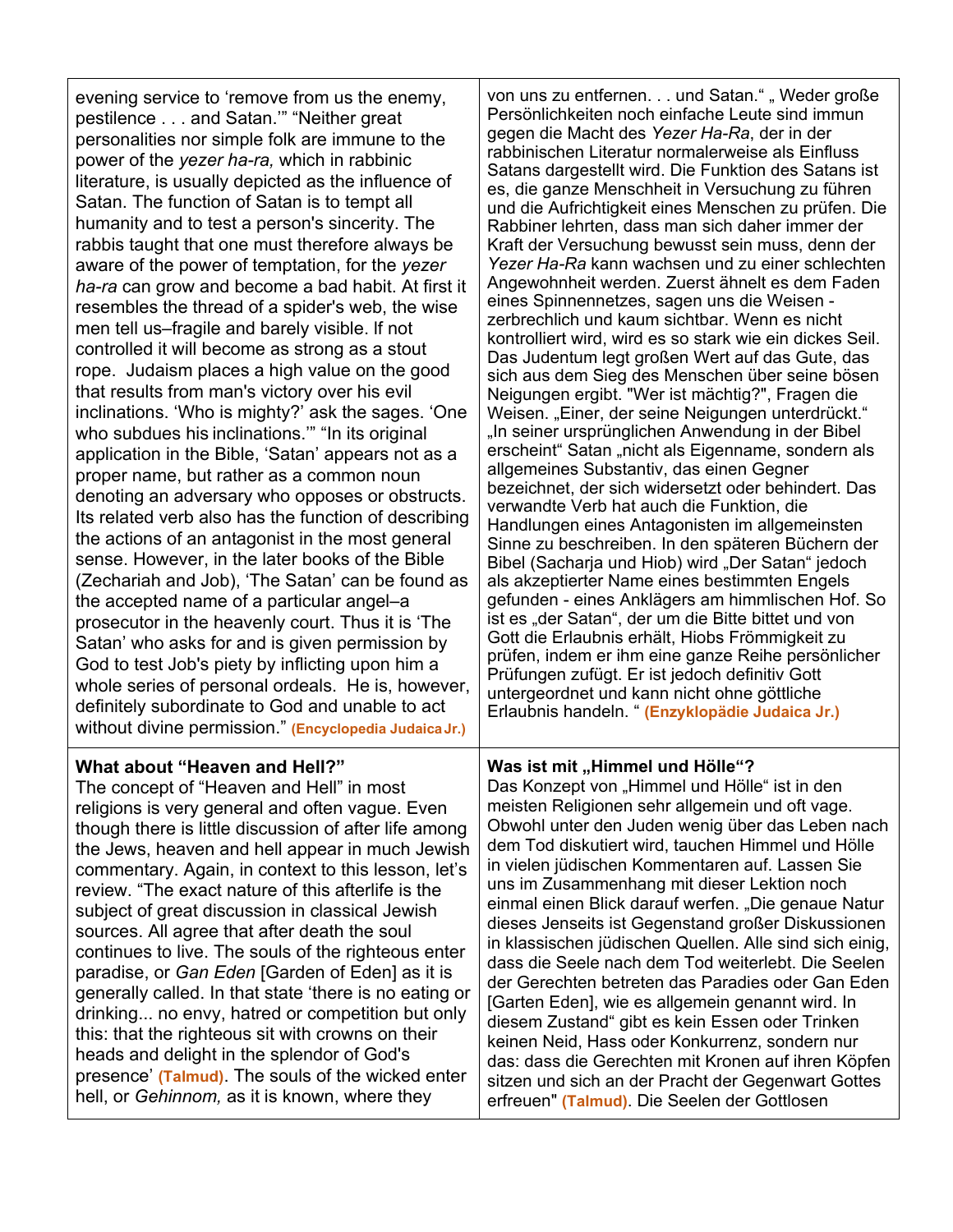| undergo purification before they too can enter<br>paradise. The general view is that the stay in<br>Gehinnom is not longer than 11 months and can<br>only be permanent in the case of exceedingly<br>wicked persons." (Encyclopedia Judaica Jr.) "On<br>the subject of temptation and repentance, one of<br>the most important theological doctrines of both<br>the Bible and the Talmud is that if a sinner<br>repents of his bad deeds, God will forgive him."<br>(Encyclopedia Judaica Jr.)                                                                                                                                                                                                                                                                                                                                                                                                                                                                                                                                                                                                                                                                                                                                                                                                                                                                                                                                                                                                                                                                                                                                                                                                                                                                                                                                                                                                                                             | betreten die Hölle oder Gehinnom, wie sie genannt<br>werden, wo sie gereinigt werden, bevor auch sie das<br>Paradies betreten können. Die allgemeine Ansicht<br>ist, dass der Aufenthalt in Gehinnom nicht länger als<br>11 Monate dauert und nur bei äußerst bösen<br>Personen dauerhaft sein kann." (Enzyklopädie<br>Judaica Jr.) "In Bezug auf Versuchung und Umkehr<br>ist eine der wichtigsten theologischen Lehren sowohl<br>der Bibel als auch des Talmud, dass Gott ihm<br>vergeben wird, wenn ein Sünder seine schlechten<br>Taten bereut." (Enzyklopädie Judaica Jr.)                                                                                                                                                                                                                                                                                                                                                                                                                                                                                                                                                                                                                                                                                                                                                                                                                                                                                                                                                                                                                                                                                                                                                                                                                                                                                                                                                                                                                                                                                                                                |
|--------------------------------------------------------------------------------------------------------------------------------------------------------------------------------------------------------------------------------------------------------------------------------------------------------------------------------------------------------------------------------------------------------------------------------------------------------------------------------------------------------------------------------------------------------------------------------------------------------------------------------------------------------------------------------------------------------------------------------------------------------------------------------------------------------------------------------------------------------------------------------------------------------------------------------------------------------------------------------------------------------------------------------------------------------------------------------------------------------------------------------------------------------------------------------------------------------------------------------------------------------------------------------------------------------------------------------------------------------------------------------------------------------------------------------------------------------------------------------------------------------------------------------------------------------------------------------------------------------------------------------------------------------------------------------------------------------------------------------------------------------------------------------------------------------------------------------------------------------------------------------------------------------------------------------------------|----------------------------------------------------------------------------------------------------------------------------------------------------------------------------------------------------------------------------------------------------------------------------------------------------------------------------------------------------------------------------------------------------------------------------------------------------------------------------------------------------------------------------------------------------------------------------------------------------------------------------------------------------------------------------------------------------------------------------------------------------------------------------------------------------------------------------------------------------------------------------------------------------------------------------------------------------------------------------------------------------------------------------------------------------------------------------------------------------------------------------------------------------------------------------------------------------------------------------------------------------------------------------------------------------------------------------------------------------------------------------------------------------------------------------------------------------------------------------------------------------------------------------------------------------------------------------------------------------------------------------------------------------------------------------------------------------------------------------------------------------------------------------------------------------------------------------------------------------------------------------------------------------------------------------------------------------------------------------------------------------------------------------------------------------------------------------------------------------------------|
| How does the Lord emphasize the innocence<br>of Children?<br>Upon a closer look, the saving nature of Jesus'<br>mission is reflected in his personality. He must<br>have made many friends in the Galilee; after all,<br>thousands followed Him. It is conceivable that the<br>very first ones to gather around Him when He<br>came out or arrived to speak were the little<br>children. He might have had special names or<br>nicknames for them, for he called Simon Bar<br>Jonah, <i>Peter</i> , a name denoting rock, "Rocky!"<br>(Maybe Simon's physique was like a rock. Later<br>the "rock" would sink, and Jesus, the Rock of<br>Salvation, would save him.) It was a child of the<br>synagogue leader whom Jesus called "Talita,"<br>little lamb, as he brought her to life again. The<br>importance of children is emphasized during<br>Passover, likely the best family Jewish holiday. In<br>the Passover manual called the "Haggadah" there<br>are artistic creations to capture and anchor a<br>child's memory, bringing our children back to a<br>recollection of the greatest deliverance in our<br>history. The account of baby Moses being saved<br>during an extermination order by the Pharaoh<br>parallels the account of the baby Jesus being<br>saved during an extermination order by King<br>Herod. Moses becomes a "type" of the deliverer.<br>He was raised to deliver Israel from bondage.<br>Jesus of Nazareth raised all people from the<br>bondage of physical and spiritual death. He is the<br>real deliverer. "Lo, children are a heritage of the<br>Lord; the fruit of the womb is a reward." (Psalm<br>127:3). In Jewish tradition, the central purpose of<br>marriage is to have children. Children are<br>considered a great blessing; they are the hope<br>and the promise of continuing life.<br>"Responsibilities of a man, a woman and of<br>children are stated in the scriptures, Talmudic and | Wie betont der Herr die Unschuld der Kinder?<br>Bei näherer Betrachtung spiegelt sich die rettende<br>Natur der Mission Jesu in seiner Persönlichkeit<br>wider. Er muss in Galiläa viele Freunde gefunden<br>haben; Immerhin folgten ihm Tausende. Es ist<br>denkbar, dass die ersten Kinder die ersten waren,<br>die sich um ihn versammelten, als er herauskam<br>oder zum Sprechen kam. Er könnte spezielle Namen<br>oder Spitznamen für sie gehabt haben, denn er<br>nannte Simon Bar Jonah, Peter, einen Namen, der<br>Stein bedeutet, (Vielleicht war Simons Körperbau wie<br>ein Stein. Später würde der "Stein" sinken und<br>Jesus, der Stein der Erlösung, würde ihn retten.) Es<br>war ein Kind des Synagogenführers, den Jesus<br>"Talita" nannte, kleines Lamm, wie er brachte sie<br>wieder zum Leben. Die Bedeutung der Kinder wird<br>während des Passahfestes betont, dem<br>wahrscheinlich besten jüdischen Familienfeiertag. Im<br>Passah-Handbuch "Haggada" gibt es künstlerische<br>Kreationen, mit denen das Gedächtnis eines Kindes<br>festgehalten und verankert werden kann, um unsere<br>Kinder an die größte Befreiung in unserer<br>Geschichte zu erinnern. Der Bericht über die Rettung<br>des Moseskindes während eines<br>Vernichtungsbefehls durch den Pharao entspricht<br>dem Bericht über die Rettung des Jesuskindes<br>während eines Vernichtungsbefehls durch König<br>Herodes. Moses wird ein "Typ" des Befreiers. Er<br>wurde erzogen, um Israel aus der Knechtschaft zu<br>befreien. Jesus von Nazareth hat alle Menschen aus<br>der Knechtschaft des physischen und geistigen<br>Todes auferweckt. Er ist der wahre Befreier. "Kinder<br>sind eine Gabe des Herrn, die Frucht des Leibes ist<br>sein Geschenk." (Psalm 127:3). In der jüdischen<br>Tradition besteht der zentrale Zweck der Ehe darin,<br>Kinder zu haben. Kinder gelten als großer Segen;<br>Sie sind die Hoffnung und das Versprechen, das<br>Leben fortzusetzen. "Die Verantwortlichkeiten eines<br>Mannes, einer Frau und von Kindern sind in den<br>heiligen Schriften, in den talmudischen und |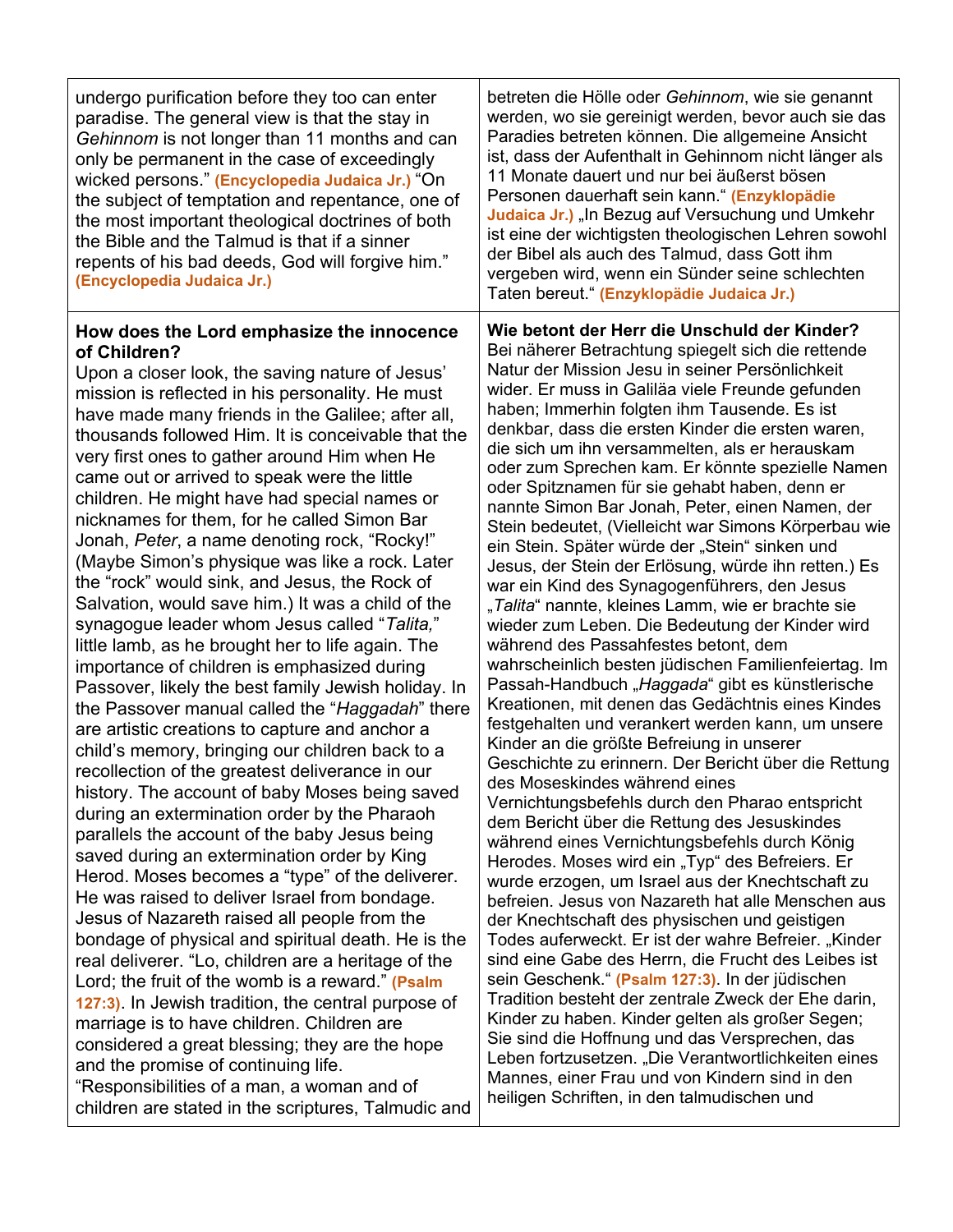| oral traditions. In many religious Jewish families,                                                                                                                                                                                                                                                                                                                                                                                                                                                                                                                                                                                                                                                                                                                                                                                                                                                                                                                                                                                                                                                                                                                                                                                                                                                                                                                                                                                                                                                                                                                                                                                                                                                                                                                                                                                                                                                                                                                                                                                                                                                                                                                                                  | mündlichen Überlieferungen festgelegt. In vielen                                                                                                                                                                                                                                                                                                                                                                                                                                                                                                                                                                                                                                                                                                                                                                                                                                                                                                                                                                                                                                                                                                                                                                                                                                                                                                                                                                                                                                                                                                                                                                                                                                                                                                                                                                                                                                                                                                                                                                                                                                                                                                                                                                                                                                                                                                                                  |
|------------------------------------------------------------------------------------------------------------------------------------------------------------------------------------------------------------------------------------------------------------------------------------------------------------------------------------------------------------------------------------------------------------------------------------------------------------------------------------------------------------------------------------------------------------------------------------------------------------------------------------------------------------------------------------------------------------------------------------------------------------------------------------------------------------------------------------------------------------------------------------------------------------------------------------------------------------------------------------------------------------------------------------------------------------------------------------------------------------------------------------------------------------------------------------------------------------------------------------------------------------------------------------------------------------------------------------------------------------------------------------------------------------------------------------------------------------------------------------------------------------------------------------------------------------------------------------------------------------------------------------------------------------------------------------------------------------------------------------------------------------------------------------------------------------------------------------------------------------------------------------------------------------------------------------------------------------------------------------------------------------------------------------------------------------------------------------------------------------------------------------------------------------------------------------------------------|-----------------------------------------------------------------------------------------------------------------------------------------------------------------------------------------------------------------------------------------------------------------------------------------------------------------------------------------------------------------------------------------------------------------------------------------------------------------------------------------------------------------------------------------------------------------------------------------------------------------------------------------------------------------------------------------------------------------------------------------------------------------------------------------------------------------------------------------------------------------------------------------------------------------------------------------------------------------------------------------------------------------------------------------------------------------------------------------------------------------------------------------------------------------------------------------------------------------------------------------------------------------------------------------------------------------------------------------------------------------------------------------------------------------------------------------------------------------------------------------------------------------------------------------------------------------------------------------------------------------------------------------------------------------------------------------------------------------------------------------------------------------------------------------------------------------------------------------------------------------------------------------------------------------------------------------------------------------------------------------------------------------------------------------------------------------------------------------------------------------------------------------------------------------------------------------------------------------------------------------------------------------------------------------------------------------------------------------------------------------------------------|
| the father blesses his wife and children on a                                                                                                                                                                                                                                                                                                                                                                                                                                                                                                                                                                                                                                                                                                                                                                                                                                                                                                                                                                                                                                                                                                                                                                                                                                                                                                                                                                                                                                                                                                                                                                                                                                                                                                                                                                                                                                                                                                                                                                                                                                                                                                                                                        | religiösen jüdischen Familien segnet der Vater                                                                                                                                                                                                                                                                                                                                                                                                                                                                                                                                                                                                                                                                                                                                                                                                                                                                                                                                                                                                                                                                                                                                                                                                                                                                                                                                                                                                                                                                                                                                                                                                                                                                                                                                                                                                                                                                                                                                                                                                                                                                                                                                                                                                                                                                                                                                    |
| weekly basis. Women and children are to be                                                                                                                                                                                                                                                                                                                                                                                                                                                                                                                                                                                                                                                                                                                                                                                                                                                                                                                                                                                                                                                                                                                                                                                                                                                                                                                                                                                                                                                                                                                                                                                                                                                                                                                                                                                                                                                                                                                                                                                                                                                                                                                                                           | wöchentlich seine Frau und seine Kinder. Frauen                                                                                                                                                                                                                                                                                                                                                                                                                                                                                                                                                                                                                                                                                                                                                                                                                                                                                                                                                                                                                                                                                                                                                                                                                                                                                                                                                                                                                                                                                                                                                                                                                                                                                                                                                                                                                                                                                                                                                                                                                                                                                                                                                                                                                                                                                                                                   |
| cherished and blessed. They have different                                                                                                                                                                                                                                                                                                                                                                                                                                                                                                                                                                                                                                                                                                                                                                                                                                                                                                                                                                                                                                                                                                                                                                                                                                                                                                                                                                                                                                                                                                                                                                                                                                                                                                                                                                                                                                                                                                                                                                                                                                                                                                                                                           | und Kinder sollen geschätzt und gesegnet werden.                                                                                                                                                                                                                                                                                                                                                                                                                                                                                                                                                                                                                                                                                                                                                                                                                                                                                                                                                                                                                                                                                                                                                                                                                                                                                                                                                                                                                                                                                                                                                                                                                                                                                                                                                                                                                                                                                                                                                                                                                                                                                                                                                                                                                                                                                                                                  |
| responsibilities, yet they should share an                                                                                                                                                                                                                                                                                                                                                                                                                                                                                                                                                                                                                                                                                                                                                                                                                                                                                                                                                                                                                                                                                                                                                                                                                                                                                                                                                                                                                                                                                                                                                                                                                                                                                                                                                                                                                                                                                                                                                                                                                                                                                                                                                           | Sie haben unterschiedliche Verantwortlichkeiten,                                                                                                                                                                                                                                                                                                                                                                                                                                                                                                                                                                                                                                                                                                                                                                                                                                                                                                                                                                                                                                                                                                                                                                                                                                                                                                                                                                                                                                                                                                                                                                                                                                                                                                                                                                                                                                                                                                                                                                                                                                                                                                                                                                                                                                                                                                                                  |
| honorable status without preference."                                                                                                                                                                                                                                                                                                                                                                                                                                                                                                                                                                                                                                                                                                                                                                                                                                                                                                                                                                                                                                                                                                                                                                                                                                                                                                                                                                                                                                                                                                                                                                                                                                                                                                                                                                                                                                                                                                                                                                                                                                                                                                                                                                | sollten jedoch ohne Präferenz einen ehrenwerten                                                                                                                                                                                                                                                                                                                                                                                                                                                                                                                                                                                                                                                                                                                                                                                                                                                                                                                                                                                                                                                                                                                                                                                                                                                                                                                                                                                                                                                                                                                                                                                                                                                                                                                                                                                                                                                                                                                                                                                                                                                                                                                                                                                                                                                                                                                                   |
| (Encyclopedia Judaica Jr.)                                                                                                                                                                                                                                                                                                                                                                                                                                                                                                                                                                                                                                                                                                                                                                                                                                                                                                                                                                                                                                                                                                                                                                                                                                                                                                                                                                                                                                                                                                                                                                                                                                                                                                                                                                                                                                                                                                                                                                                                                                                                                                                                                                           | Status teilen." (Enzyklopädie Judaica Jr.)                                                                                                                                                                                                                                                                                                                                                                                                                                                                                                                                                                                                                                                                                                                                                                                                                                                                                                                                                                                                                                                                                                                                                                                                                                                                                                                                                                                                                                                                                                                                                                                                                                                                                                                                                                                                                                                                                                                                                                                                                                                                                                                                                                                                                                                                                                                                        |
| What can I learn from Jewish family duties to<br>children?<br>"The father's duty is to provide for his children, to<br>give them a proper education, to teach them a<br>trade, and to prepare them for marriage. Some<br>authorities require that the father teach his son to<br>swim. The father is morally accountable for the<br>behavior and the sins of his children until they<br>reach the age of their own responsibility-bat<br>mitzvah at the age of 12 for girls, and bar mitzvah<br>at the age of 13 for boys. The father retains<br>responsibility in legal matters for his son until the<br>age of 20 and for his daughter until she marries."<br>"Great emphasis is placed on the importance of<br>education and religious training, which should<br>begin early in the home. The mother's role is vital<br>since she is the one who creates the home<br>atmosphere in which basic values are fostered<br>and transmitted. She trains her sons and<br>daughters in <i>mitzvot</i> and prepares them for formal<br>education. The rabbis advised parents to be<br>loving but firm in the upbringing of their children,<br>and warned against showing favoritism. Children<br>are obliged to treat their parents with honor and<br>respect. Children must provide dependent<br>parents with food, clothing and personal attention<br>if it is necessary. This obligation is removed from<br>a daughter when she marries. "Judaism considers<br>the establishment of a family a holy task. Children<br>are a gift from God and childlessness the greatest<br>misfortune that could befall a marriage. The<br>virtues of domestic bliss have been frequently<br>extolled by the rabbis, and the close knit Jewish<br>family, where the home has been the center of<br>religious practice and ceremony, has greatly<br>helped the survival of Judaism and preserved the<br>moral integrity of the Jews." (Encyclopedia Judaica<br>Jr.) "In the same way that priests lift their hands in<br>blessing, so parents place their hands on the<br>heads of their children when they bless them.<br>(For example, in the Bible, Jacob blessed his<br>grandsons, Ephraim and Manasseh, by placing | Was kann ich aus jüdischen Familienpflichten<br>gegenüber Kindern lernen?<br>"Der Vater hat die Pflicht, für seine Kinder zu sorgen,<br>ihnen eine angemessene Ausbildung zu geben,<br>ihnen einen Beruf beizubringen und sie auf die Ehe<br>vorzubereiten. Einige Behörden verlangen, dass der<br>Vater seinem Sohn das Schwimmen beibringt. Der<br>Vater ist moralisch für das Verhalten und die Sünden<br>seiner Kinder verantwortlich, bis sie das Alter ihrer<br>eigenen Verantwortung erreichen - Bat Mizwa im<br>Alter von 12 Jahren für Mädchen und Bar Mizwa im<br>Alter von 13 Jahren für Jungen. Der Vater behält die<br>rechtliche Verantwortung für seinen Sohn bis zum<br>Alter von 20 Jahren und für seine Tochter bis zur<br>Heirat. " "Es wird großer Wert auf die Bedeutung von<br>Bildung und religiöser Ausbildung gelegt, die früh zu<br>Hause beginnen sollte. Die Rolle der Mutter ist von<br>entscheidender Bedeutung, da sie die häusliche<br>Atmosphäre schafft, in der Grundwerte gefördert und<br>weitergegeben werden. Sie bildet ihre Söhne und<br>Töchter in Mizwot aus und bereitet sie auf die<br>formale Ausbildung vor. Die Rabbiner rieten den<br>Eltern, ihre Kinder liebevoll, aber fest zu erziehen,<br>und warnten davor, Günstlingswirtschaft zu<br>betreiben. Kinder sind verpflichtet, ihre Eltern mit<br>Ehre und Respekt zu behandeln. Kinder müssen<br>unterhaltsberechtigten Eltern bei Bedarf Nahrung,<br>Kleidung und persönliche Aufmerksamkeit zur<br>Verfügung stellen. Diese Verpflichtung entfällt einer<br>Tochter, wenn sie heiratet. "Das Judentum betrachtet<br>die Gründung einer Familie als eine heilige Aufgabe.<br>Kinder sind ein Geschenk Gottes und Kinderlosigkeit<br>das größte Unglück, das einer Ehe widerfahren<br>könnte. Die Tugenden der häuslichen Glückseligkeit<br>wurden häufig von den Rabbinern gepriesen, und die<br>eng verbundene jüdische Familie, in der das Haus<br>das Zentrum religiöser Praxis und Zeremonie war,<br>hat das Überleben des Judentums erheblich<br>erleichtert und die moralische Integrität der Juden<br>bewahrt." (Enzyklopädie Judaica Jr.) "So wie Priester<br>ihre Hände zum Segen heben, legen Eltern ihre<br>Hände auf die Köpfe ihrer Kinder, wenn sie sie<br>segnen. (In der Bibel zum Beispiel segnete Jakob<br>seine Enkel Ephraim und Manasse, indem er seine |